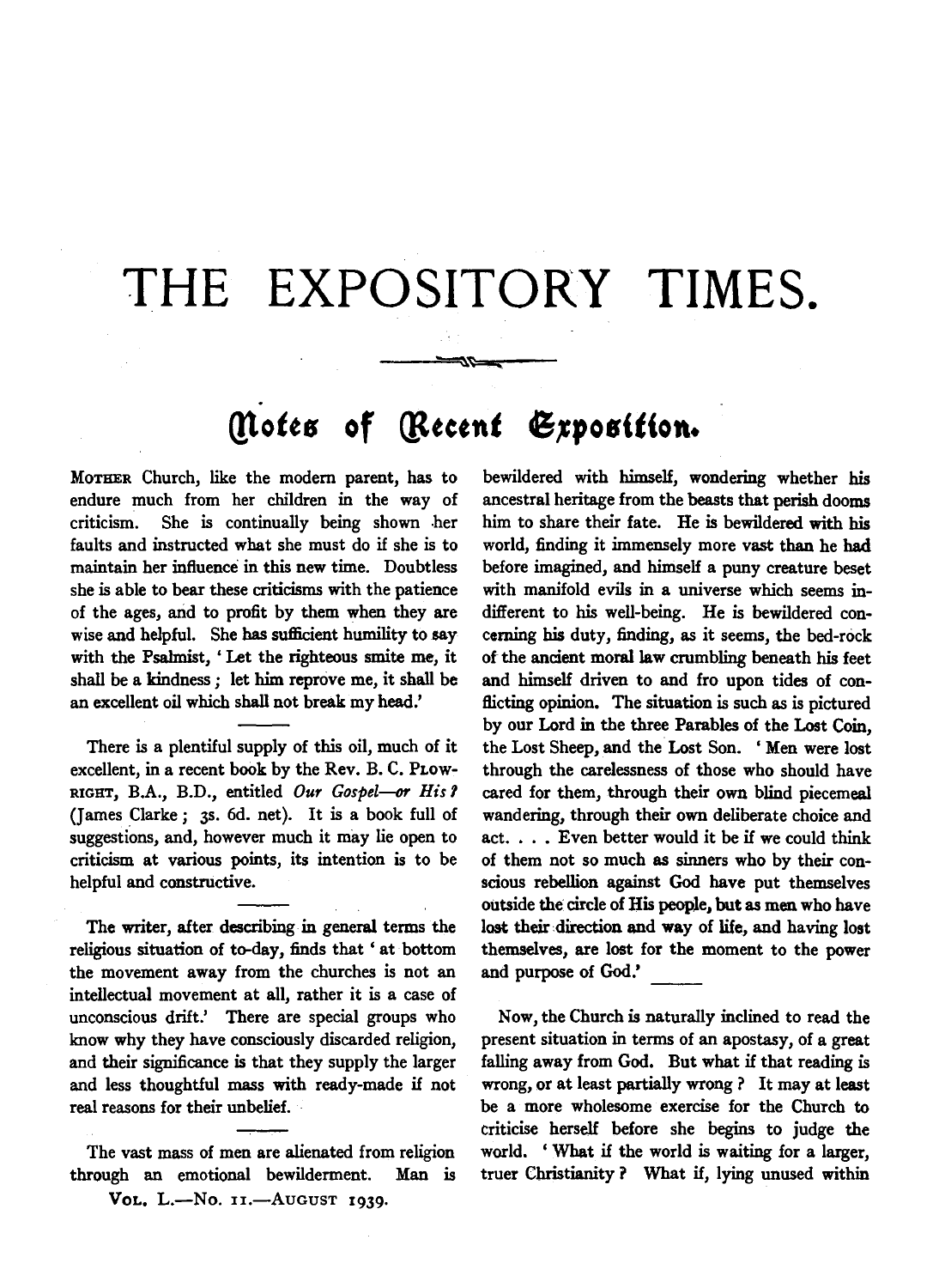## 482 THE EXPOSITORY TIMES

the store house of the treasure of the Christian faith there are conceptions, emphases, and interpretations of life which are precisely those which the world is needing ? What if the Church be in truth attempting to handle the modem situation with a conception of Christ and His work, which was gloriously effective in an older day and had amazing redemptive power, but which does not deal with the real need of our own ? '

In a word, the question which Church leaders and teachers should ask is the question of the Pharisees, ' Are we blind also ?' To that grave question the writer would give an affirmative answer. In two respects he charges the Church with blindness. First, the Church in accordance with a venerable tradition regards the human situation as essentially a guilt-situation. This reading of the situation the modem man regards as incomplete. His contention is that there is more in the human situation than sin and its guilt, that ' he lives in a fear-situation as well as a guilt-situation and that the fear is as radical an element in it as the sin ; nay more, that fear is often the deep-seated cause and origin of sin, its tap root and spring.'

The second charge is that the Church devotes its energies too exclusively to the individual. It does not deny that Christianity has a social message, but it tends to see society and social action almost solely as the result of innumerable individual moral decisions. The modern man regards this analysis as incomplete. He urges that the individual is as much a product of the community as the community is the product of the individual. In view of this ' the churches cannot make it too explicit to their own minds that an evangelism, which does not deal radically with the problem of fear as well as with the problems of sin, and with the evil of society as well as with the evil in the individual, is doomed from the start.'

The writer goes on boldly to claim that the modem man's reading of the situation is in full accord with the teaching of Jesus in the Gospel. There is abundant evidence that Jesus was aware of, and dealt with, the fear-situation. He bade men

take no anxious thought for the morrow, but cast upon the Heavenly Father all their cares about food and drink and clothing. He reassured them by pointing to the birds of the air how they are fed, and to the flowers of the field how they are clothed in glory. On the basis of this teaching the argument is put forward that it is a primary duty of the Church in giving full expression to its gospel to deal efiectiveiy with the fear-situation in the way of removing permanently the causes of fear by the establishing of more secure social and industrial conditions.

Now it would seem that this involves a somewhat glaring non sequitur. Jesus teaches His disciples to find deliverance from fear through simple trust in their Heavenly Father. He seems even to go to the extreme in counselling them not to worry about the material conditions of life. It does not seem possible to deduce from that by any direct link of logic that the Church's duty is to deal with housing and unemployment and such things. Without for one moment denying that efiorts along that line are excellent and fully in harmony with the mind of Christ, it is not along that line at all that our Lord's mind is moving when. He dealt with human cares and fears. This becomes evident from the criticism so widely made to-day that religion is ' dope.' What does that criticism imply ? It is an accusation that the Church has dealt with the fear-situation so effectively that it has fulled men to sleep, benumbed their energies so that they have been content to lie down under intolerable social and industrial and political conditions. How then, in face of that criticism, can it be said that the Church has ignored the fear-situation ? It may not always have held the balance rightly between the material and the spiritual, the temporal and the eternal, but in every age it has bidden men in God's name' Fear not.'

In regard to the other criticism that the Church has dealt too exclusively with the individual and given too little heed to social salvation, it is argued that Jesus in harmony with the modem man's view put the emphasis on social salvation. He came preaching. the Kingdom of God. ' The idea of the coming of the Messianic kingdom was part and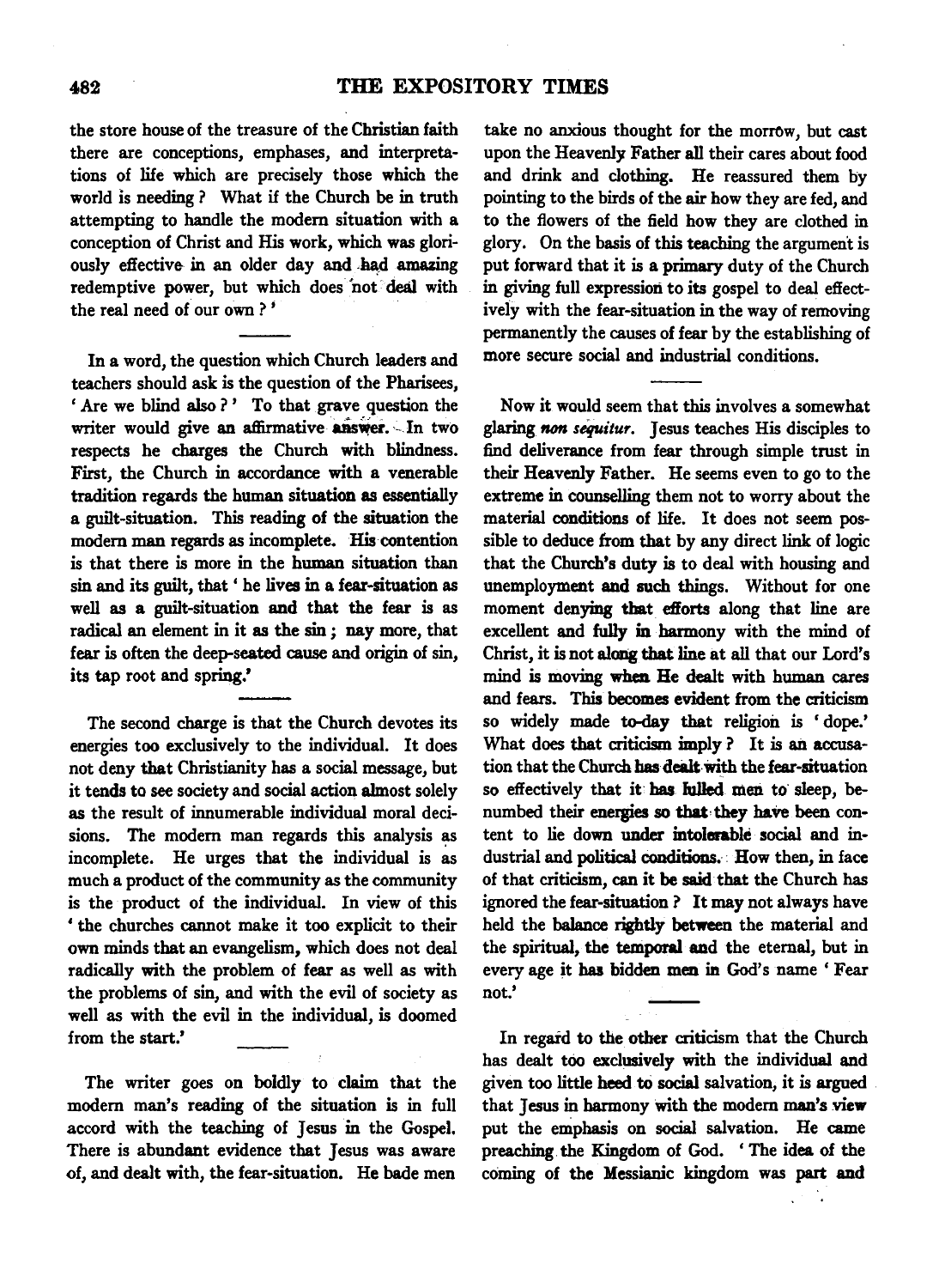parcel of current Jewish thought; almost invariably it was thought of as having to do with a community. Anything more unlike our modem Christian attitude that we must get the individual right and then we shall get the community right, it is impossible to conceive. Re never thought of the kingdom-community as simply the result of individual conversion, etc. God gave to the community with the same directness and immediacy as that with which He gave Himself to the individual.'

While cordially agreeing with the plea that the social implications of the gospel need to be continually emphasized and kept to the front, one finds it hard to conceive any real sense in which God can give Himself as directly and immediately to a community as to an individual, or how it can be possible to save a society, in the sense of making it Christian, except by saving the individual members of it. Is there any record of Jesus having attempted anything directly in the way of social salvation ? Is His message of the Kingdom to be interpreted simply in terms of Messianic prophecy, or is there something original and more profoundly spiritual in it? One might go further and ask, Is there record of Jesus having ever discussed any problem in the abstract and apart from its immediate bearing upon the individual ? There were problems in His day of. which He must have been fully aware, the problem, for example, of Jewish nationality and political liberty, the problem of slavery, the great and complex problem of the Roman Empire with its immense influence both for good and ill upon the destiny of the human race. Jesus seems to pass all these problems by without formal discussion and without framing any policy or programme of action. When we see the churches so busy with the discussion of problems, the framing of policies and the drawing up of programmes it may be pardonable to wonder at times if this is quite the Master's way, and there rises before the mind a vision of Him sitting by the well side and giving of the water of life to a single thirsty soul.

The long-drawn tragedy of the Jew is at the moment passing through a major crisis. It is little less than a miracle how that people have been able to maintain their existence through so many persecutions and oppressions. It is still more wonderful that they should have maintained their faith. One would have supposed that hope deferred through so many ages, and showing no signs of coming to fulfilment, would long since have died within their breasts.

What has kept the faith of the Jewish people alive? What exactly is their faith, and how does it support them in the overwhelming sorrows of to-day ? Some answer to these questions will be found in *Judaism,* by Rabbi I. EPSTEIN, B.A., Ph.D., D.Litt. (Epworth Press; 2s. 6d. net). The writer is a well-known Anglo-Jewish Rabbinic authority, and his book is neither controversial nor apologetic, but calmly expository, and written with a clearness of style which makes it most instructive and interesting.

Rabbi EPSTEIN emphasizes the fact that ' along with the pronounced nationalism, which enabled the Jewish people to construct out of their religion a way of life sufficient for their needs, there was ever in Israel a deep-seated universalism that made Judaism a missionary religion, and which runs like a golden thread throughout the variegated pattern of its history.' Its ethic was essentially religious. God rules the world, and in pursuit of His purpose for the world He has given a law to Israel and through them to all mankind. ' To become a copartner with God in the development of the human race towards righteousness is the immediate task which Judaism sets before every individual of whatever race or creed.'

Judaism, while based on certain great doctrines which give it significance and value, attaches no importance to beliefs as beliefs. ' Faith was never regarded by it as a consecrated act on which salvation depends.' It is held to be of value only in so far as it leads to rightful action. To Judaism all beliefs are submitted to the practical test : Do they serve as a means for fostering righteous conduct and moral life ? This accounts for the comparative absence in Judaism of a systematic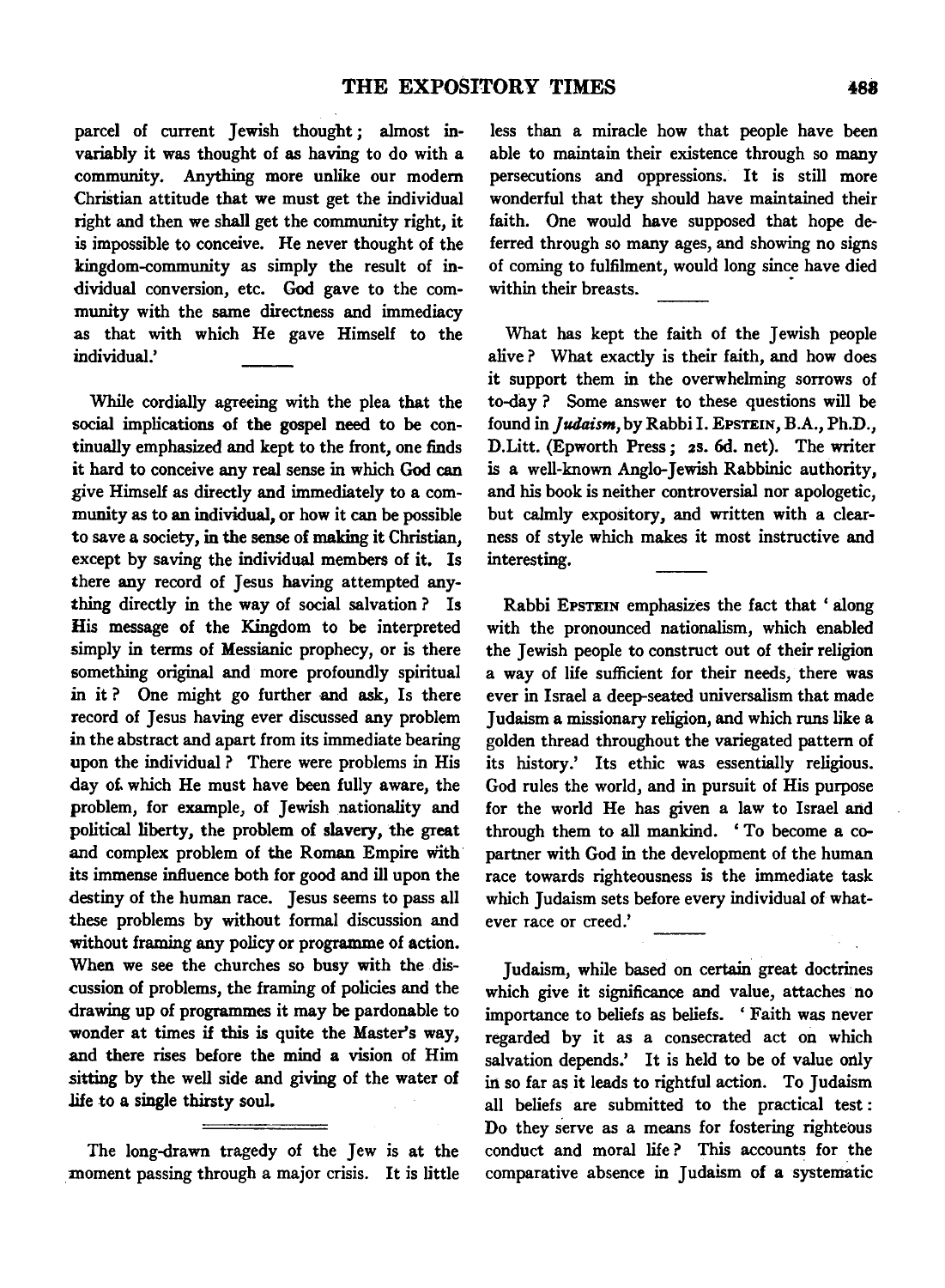theology. ' While insisting on the definitive establishment of doctrines, it refuses to be bound by any particular form in which these doctrines are to be understood.' It is claimed that this absence of dogmatic formulation, apparently a weakness, has been in reality the strength of Judaism, for it allowed from the earliest times for the adaptation of all kinds of systems of philosophy to the Jewish faith.

The interest of Judaism in affirming its doctrine of God is not speculative but supremely religious, and related to His purpose. ' God is a reality ; how exactly He is to be conceived is a philosophic, not a religious problem, which, strictly speaking, does not concern Judaism.' His unity is axiomatic : His eternity is a sure guarantee that His purpose, however delayed, shall in the end prevail ; His omnipotence carries the assurance that none can circumvent the ultimate realization of His will. Together with His holiness Judaism affirms the divine attributes of Mercy, Justice, and Love without attempting to explain the mutual relations of these attributes. 'God's love is all-abundant and all-embracing, embracing the whole of Creation, Israel as well as the rest of mankind, the righteous as well as the wicked, extending even to brute creation. Side by side with divine love is divine justice, distributing to each man according to his works. These two attributes are by no means regarded as conflicting, but complementary aspects of the divine character dealing with men.'

Judaism teaches that the knowledge of God's will is derived from personal revelations, especially by the giving of the Law through the mediation of Moses whom ' the Lord knew face to face.' This Law is the supreme guide for the individual and collective life of the people, interpreted doubtless by a long line of prophets and teachers but retaining supreme authority. It lays on man a tremendous responsibility, demanding of him conformity to the holy will of God. All wrong-doing, therefore, is sin against God and causes alienation from Him.

Yet the relationship between God and man is

indestructible. ' It. can be strained and marred, but cannot be severed entirely and broken beyond repair, not even by transgression and sin.' Penitence and well-doing can repair the ravages of sin and restore perfect harmony between the sinner and God. 'The repentance and consequent rejuvenation of the sinner is thus primarily made dependent on himself. He himself must will to cast ofi his evil deed. He himself must will to be delivered from sin ; he must feel he has sinned ; he must hate sin and repent and resolve not to repeat his offence. Through his penitence and confession he makes for himself a new heart and new spirit, and then he is reconciled with God, who in His loving kindness vouchsafes unto him His forgiveness and pardon and recreates him in spirit and life.'

It is thus evident that ' for the restoration of harmony between man and God Judaism denies the need of a mediator.' This unqualified assertion appears surprising in view of the statement made elsewhere that the Torah was given through the mediation of Moses. Why should the possibility of a greater mediator be dogmatically excluded ? Here is the point at which the Christian will feel that Judaism fails. To the burdened soul that cries out with St. Paul, ' 0 wretched man that I am, who shall deliver me?' it has no sufficient answer. Vain to say he must himself cast ofi his evil deeds, must himself will to be delivered from sin ! It is precisely this power and this will which he finds himself unable to exercise. Yet without doubt there are even in Judaism such intimations of the goodness and mercy of God as have sustained many souls in faith and hope.

The Messianic hope still plays a great part in the religion of the Jew. It is very variously conceived. To the liberal Jew it does no more than give a religious colouring to the idea of the inevitability of human progress. To the orthodox Jew the Messianic Age will be ushered in by a descendant of the Davidic dynasty, although to some this personage is not deemed essential to the Messianic hope. Judaism regards the salvation of the individual as indissolubly linked with the salvation of his people, and through his people with the salvation of the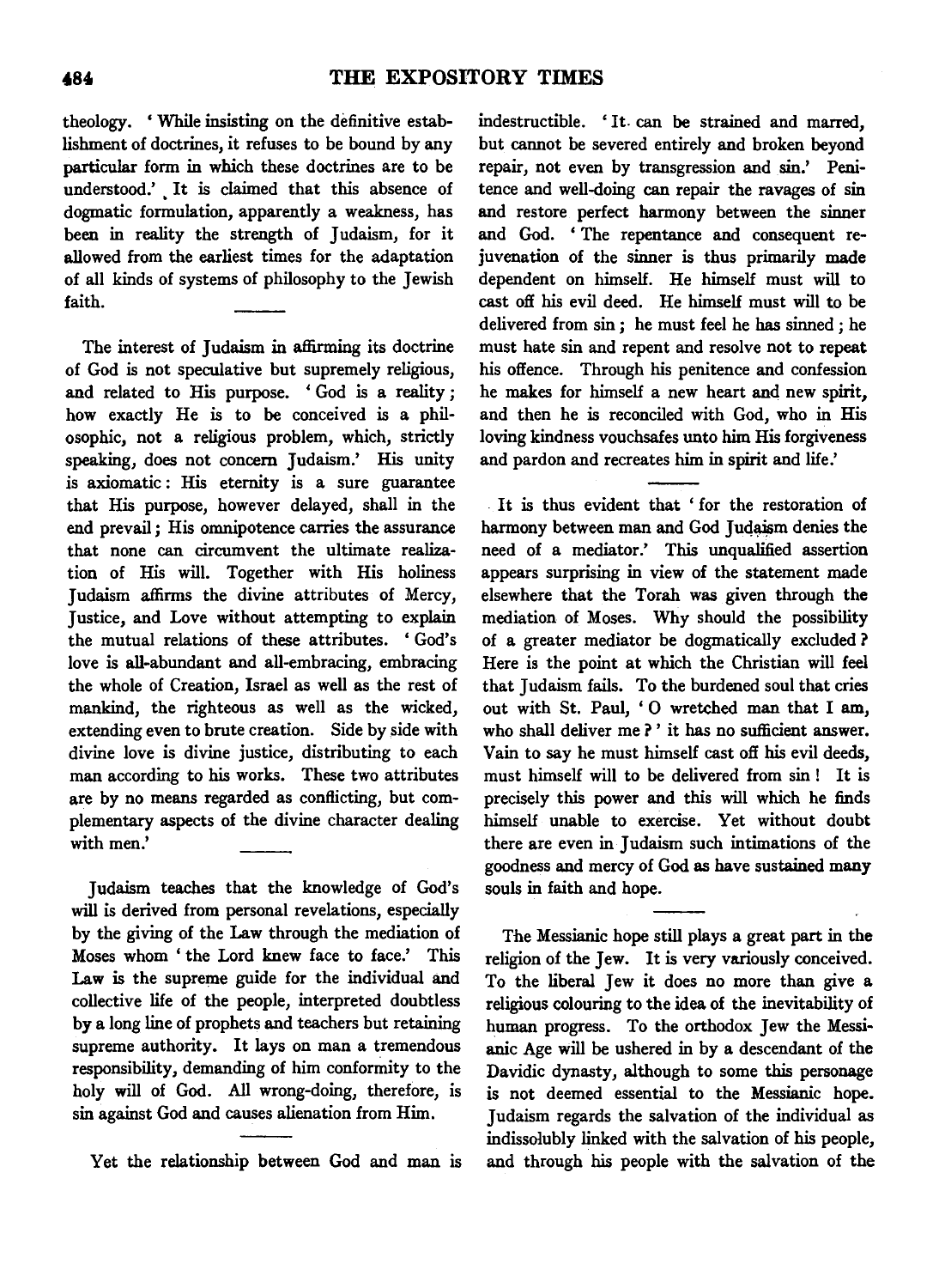world. ' To have a share in the future golden age of the nation as the prophets depicted it, " the days of the Messiah," and the universal reign of God, was ever what the Jew craved for.'

To this hope Judaism clings with deathless tenacity. The cruel sufferings endured are regarded as the ' birthpangs ' of Messianism. ' Anti-Semitism from which Judaism derives its most acute agony is but symptomatic of the low ethical and moral level of the nations and peoples from which spring all the social evil, economic wrongs, international hatred, rancours and wars.' So long as that is the spirit of the world the Jew must continue to bear the heavy burden of his sufferings and sorrows. It would appear as if in his highest moments he feels that the Lord hath laid on him the iniquity of us all, and doubtless in such moments he is sustained by the dim thought that in some way it is God's burden he is bearing. Would that he might also have the assurance that in heaven he has a High Priest who can be touched with the feeling of his infirmities seeing that He was in all points likewise tempted!

In the Messianic hope Jew and Christian are at one. It is only through a moral and spiritual regeneration that man can rid himself of his present sins and miseries, and such a regeneration demands the recognition of the supreme rule of righteousness and justice which is the kernel of the Messianic ideal. ' Thus it is that in Messianism, and in Messianism alone, will the world find salvation and the people of Israel redemption and rest. The Messianic goal may yet be distant and far off. Humanity still has to traverse many devious and winding paths ere it will be able to detect the flaming ramparts of the City of God. Nevertheless, come what may, Israel will not despair of the ultimate triumph of Messianic righteousness. It is this conviction which helps the Jew in averting the danger which threatens to-day more than ever to undermine completely the morale of the Jewish people. . . . Whatever setbacks and depressions civilization may experience these are but passing phases in man's steady and upward advance under divine providence towards the Messianic goal. And with this conviction the Jewish people faces the new dispersion and the unknown future with confidence, with spirit unbroken and eye un· dimmed, never surrendering its hope in the fulfilment of the Messianic vision, of the " last days " when

The mountain of the Lord's house shall be established

In the top of the mountains, And shall be exalted above the hills; And all nations shall flow into it.'

The prayer for peace is on many lips to-day. Not so much for that inward peace which Christ bestows upon His disciples as for outward peace, freedom from war and strife. But there is a searching saying attributed to Thomas a Kempis which we might well bear in mind in these days : ' All men desire peace, but very few desire those things that make for peace.'

What, let us ask, are the things that make for outward peace ? The fundamental Christian answer surely is, They are the things to which neighbourly love is fundamental.

The meaning of the great Christian principle of neighbourly love, brotherly love, charity-as it was called in Western Christendom-should not be misunderstood. Charity does not demand of us a lively personal affection towards all with whom we have relations. That would be, psychologically speaking, an impossible demand ; and the attempt to fulfil it would be attended with not a few embarrassments. A lively personal affection towards some, sympathy and goodwill towards all, such is -as Christian moralists agree-the demand of the Christian principle.

It does not detract from the value of the principle of neighbourly love that it may have found clear